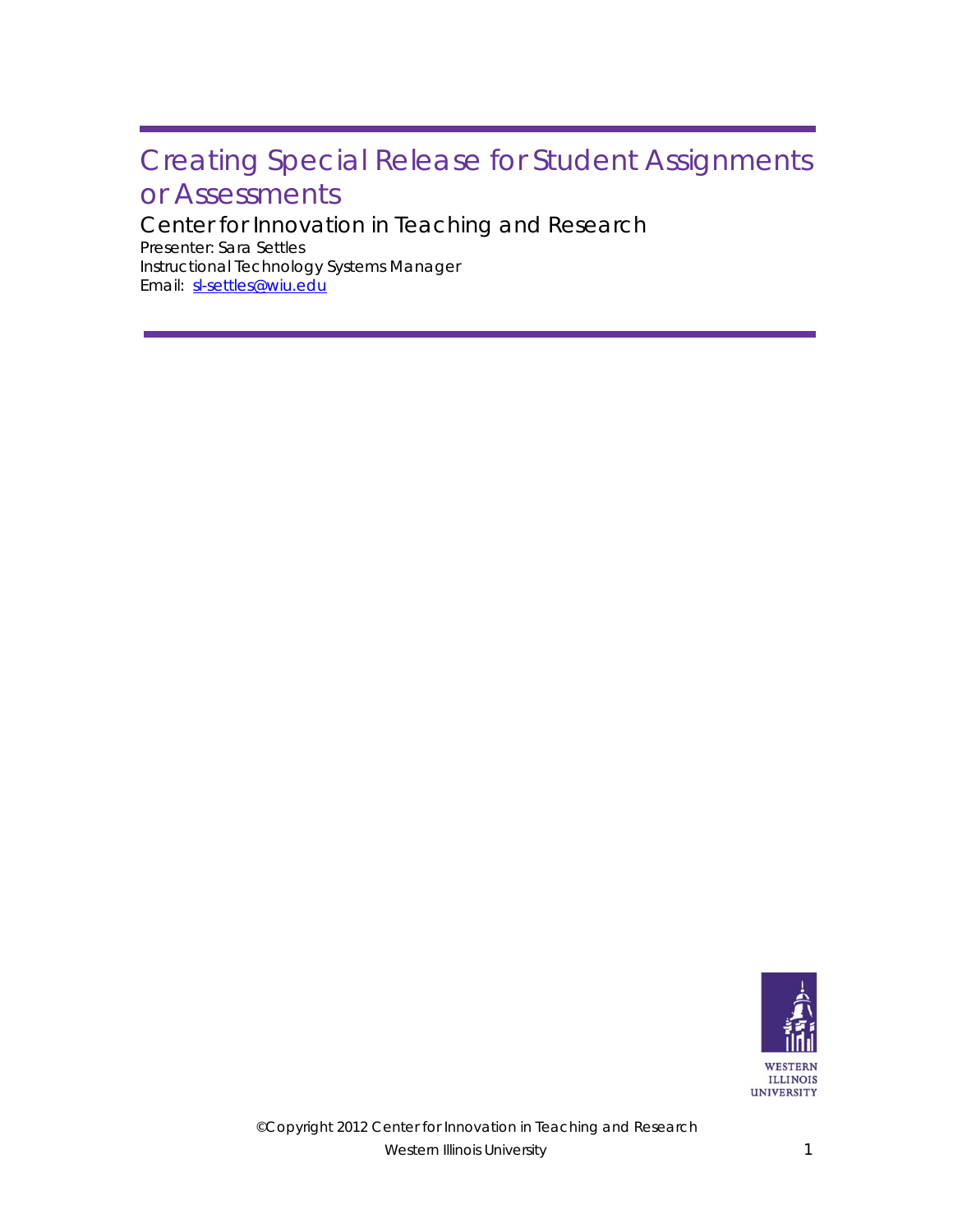## **Overview**

This tip sheet will show how to allow special access to assignments and assessments in Western Online. The special access will allow students with special needs and also other students that need a different date or duration for the assignment or assessment.

## **Special Access for Assignments**

- Go to the **Dropbox** tool.
- Use the Edit tool to change the assignment.

| <b>Western Online</b><br><b>Western Illinois University</b>                                                                                                                                                          | Sandbox                                                         |                                         |                                                      |                                                   |                                                                                     | EU.                                                                                |  |
|----------------------------------------------------------------------------------------------------------------------------------------------------------------------------------------------------------------------|-----------------------------------------------------------------|-----------------------------------------|------------------------------------------------------|---------------------------------------------------|-------------------------------------------------------------------------------------|------------------------------------------------------------------------------------|--|
| Blog<br>Course Home<br>⅋<br>Help                                                                                                                                                                                     | 疆<br>Chat<br>Checklist<br>Content                               | <b>Discussions</b><br>Attendance        | Propbox<br>Classist                                  | <b>GRO</b> Links<br><b>Ell</b> Glossary<br>Grades | LiveRoom<br>Pager<br>? Quizzes<br>83<br>翩<br>≜<br>Groups<br>Rubrics<br>Competencies | <b>79</b> Self Assessments<br><b>TT</b> Surveys<br>Edit Course<br>Analytics Portal |  |
| <b>Instructions</b><br>. The Dropbox tool<br>allows users to<br>submit                                                                                                                                               | <b>Dropbox Folders</b><br>鳳<br><b>Folder List</b><br>New Folder | <b>THE Reorder</b><br><b>THE Delete</b> | <b>Preview</b>                                       |                                                   | Select the<br><b>Dropbox Tool</b>                                                   |                                                                                    |  |
| assignments online<br>by uploading their<br>files to designated<br>folders.<br><b>D</b> Users can view<br>submitted<br>assignments, sort<br>them, grade them,<br>and leave<br>feedback directly<br>from the dropbox. | <b>Dropbox Folders</b>                                          |                                         |                                                      |                                                   |                                                                                     |                                                                                    |  |
|                                                                                                                                                                                                                      | 80<br>同<br>Page: $1$ of $2 \div b$                              |                                         |                                                      | 20<br>$\rightarrow$ per page                      |                                                                                     |                                                                                    |  |
|                                                                                                                                                                                                                      | Folder                                                          | <b>Files</b>                            | <b>Total Unread Flagged</b><br>Files<br><b>Files</b> | <b>End Date Actions</b>                           |                                                                                     |                                                                                    |  |
|                                                                                                                                                                                                                      | <b>No Category</b>                                              |                                         |                                                      |                                                   |                                                                                     |                                                                                    |  |
|                                                                                                                                                                                                                      | 問<br>Assignment #1                                              | $\mathbf{1}$                            | $\mathbf{1}$<br>$\circ$                              | Oct 1.<br>2011 3:11<br>PM                         | <b>Use the Pencil</b><br><b>Tool to Edit</b>                                        |                                                                                    |  |
|                                                                                                                                                                                                                      | Sample Assignment Dropbox                                       | $^{\circ}$                              | $\circ$<br>$\circ$                                   | P                                                 |                                                                                     |                                                                                    |  |
|                                                                                                                                                                                                                      | Dropbox Sample Group Discussion 08                              | $\mathbf 0$                             | $\overline{0}$<br>$\circ$                            | I                                                 |                                                                                     |                                                                                    |  |
|                                                                                                                                                                                                                      | F<br>Assignment #2                                              | $\mathbf{1}$                            | $\mathbf{1}$<br>$\circ$                              | <b>CONTRACTOR</b>                                 |                                                                                     |                                                                                    |  |
|                                                                                                                                                                                                                      | <b>Student Teaching Placement Forms</b>                         | $\mathbf{1}$                            | $\mathbf{1}$<br>$\circ$                              | CO                                                |                                                                                     |                                                                                    |  |
|                                                                                                                                                                                                                      | Group Assignment 1                                              | $\overline{2}$                          | 2<br>$\circ$                                         | P                                                 |                                                                                     |                                                                                    |  |
|                                                                                                                                                                                                                      | Group Assignment 2<br>$\alpha$                                  | $\mathbf{1}$                            | $\overline{0}$<br>$\Omega$                           | P                                                 |                                                                                     |                                                                                    |  |

- Select the **Restrictions** tab.
- Select the **Allow users with special access** …. button.
- Choose the **Add Users to Special Access** button.

| Edit Folder - Assignment #1                                                                                                                                                                                                                                                                                                                                       |  |  |  |  |
|-------------------------------------------------------------------------------------------------------------------------------------------------------------------------------------------------------------------------------------------------------------------------------------------------------------------------------------------------------------------|--|--|--|--|
| <b>Folder Submissions</b><br><b>Folder List</b><br><b>FIL Edit Folder</b>                                                                                                                                                                                                                                                                                         |  |  |  |  |
| Select the<br><b>Restrictions</b><br>Properties<br><b>Restrictions Tab</b><br><b>Availability</b>                                                                                                                                                                                                                                                                 |  |  |  |  |
| Date Availability:<br>V Has Start Date<br>$12 \times 00 \times$ AM $\star$<br><b>Now</b><br>9/10/2012<br>m,<br>United States - Chicago<br>V Has End Date<br>$11 - 59 - PM$<br><b>Now</b><br>9/10/2012<br>United States - Chicago<br>Display in Calendar                                                                                                           |  |  |  |  |
| <b>Additional Release Conditions</b><br><b>Select Allow users with</b><br>Attach Existing   Create and Attach   Remove All Conditions  <br>special access<br>There are no conditions attached to this item.<br><b>Special Access</b>                                                                                                                              |  |  |  |  |
| (a) Allow users with special access to submit assignments outside the normal availability dates for this<br>Special Access:<br>folder<br>Only allow users with special access to see this folder<br><b>Choose the Add Users to</b><br>Add Users to Special Access<br><b>Special Access Button</b><br>dal toott<br>T<br>Sep 26, 2011 2:59 PM - Oct 8, 2011 3:10 PM |  |  |  |  |
| Cancel<br>Save                                                                                                                                                                                                                                                                                                                                                    |  |  |  |  |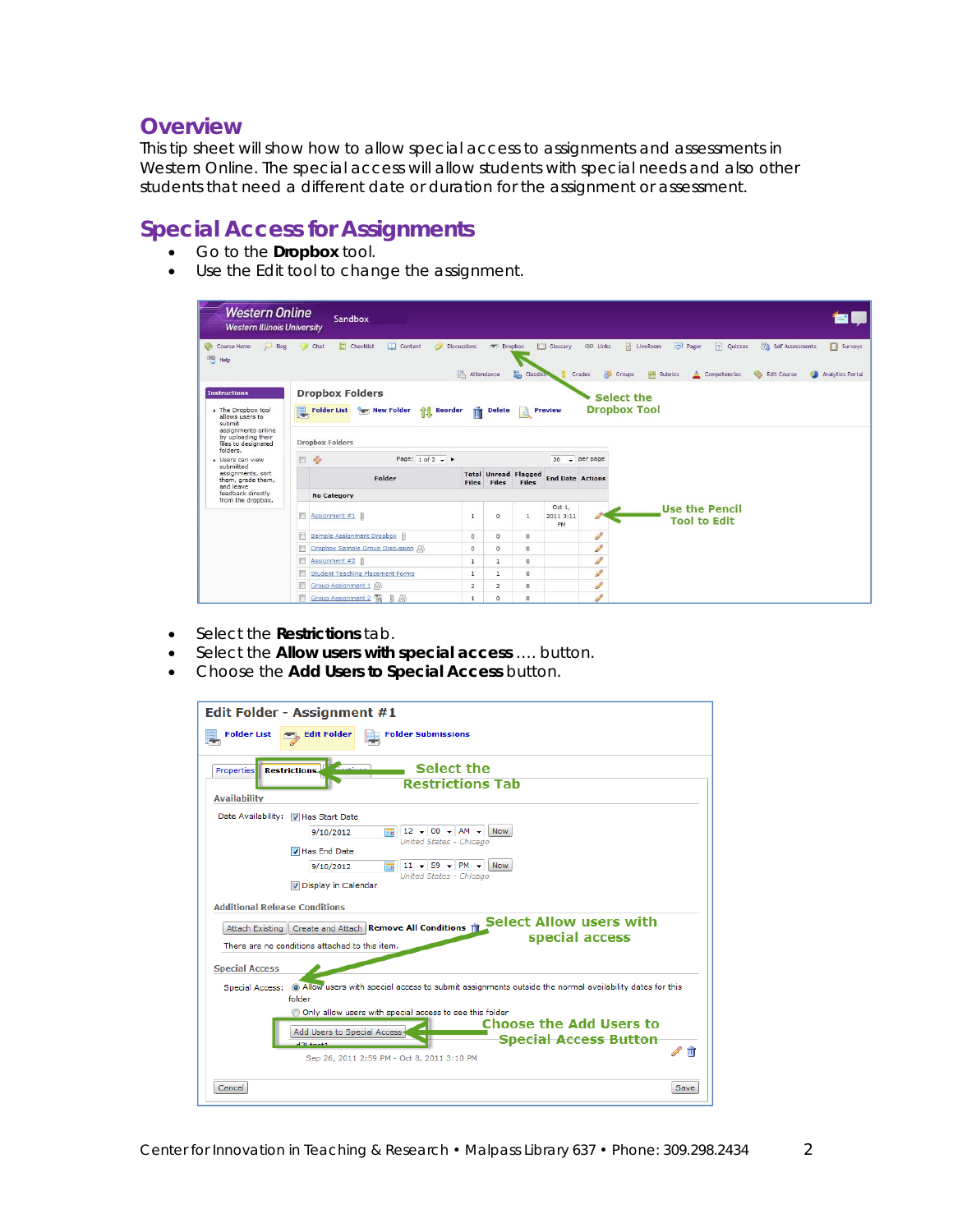- Change the date and time available for the student with special access.
- Select the student for which the special release applies.
- Click the **Save Special Access** button.

| Go back to Dropbox: Assignment #1            |                                                             |                       |                             |
|----------------------------------------------|-------------------------------------------------------------|-----------------------|-----------------------------|
| Go back to Dropbox: Assignment #1            | <b>Change Dates</b>                                         | <b>Save</b>           | <b>Save Special Access</b>  |
| <b>Special Access Properties</b>             |                                                             |                       |                             |
| Date Availability: 7 Has Start Date          |                                                             |                       |                             |
| 9/10/2012                                    | $12 - 00 - AM -$<br>Now<br>ᆿ                                |                       |                             |
| <b>V</b> Has End Date                        | United States - Chicago                                     |                       |                             |
| 9/14/2012                                    | $11 - 59 - PM - Now$<br>$\equiv$<br>United States - Chicago |                       |                             |
| V Display in Calendar                        |                                                             |                       |                             |
| <b>Users</b>                                 |                                                             |                       |                             |
| $\blacktriangleright$ Apply<br>View By: User |                                                             |                       |                             |
| Search For:<br>Search                        | <b>Show Search Options</b>                                  |                       |                             |
|                                              |                                                             |                       | $\downarrow$ per page<br>20 |
| First Name A, Last Name                      |                                                             | <b>Org Defined ID</b> | <b>Email</b>                |
| Select the<br>Andrea Allison                 |                                                             | 35632                 | A-Allison@wiu.edu           |
| <b>Student</b><br>Carlo Daniels              |                                                             | 62764                 | JL-Daniels2@wiu.edu         |
| Chad Dennis<br>$ \nabla $                    |                                                             | 22130                 | CE-Dennis@wiu.edu           |

## **Special Access for Quizzes**

- Go to the **Quizzes** tool.
- Select the quiz link to edit and add special access.

| <b>Western Online</b><br><b>Western Illinois University</b>                                                                                                        | Sandbox                                                                                        |                                                              |                                                                      |                                                                                               |                                               | ЕU                                                                       |
|--------------------------------------------------------------------------------------------------------------------------------------------------------------------|------------------------------------------------------------------------------------------------|--------------------------------------------------------------|----------------------------------------------------------------------|-----------------------------------------------------------------------------------------------|-----------------------------------------------|--------------------------------------------------------------------------|
| Course Home<br>$\varphi$<br>Blog<br>Help                                                                                                                           | $\frac{12}{9}$<br>$\Box$ Content<br>Checklist<br>Chat<br>$\circ$                               | $\mathcal{S}$<br>Dropbox<br><b>Discussions</b><br>Attendance | <b>Ell Glossary</b><br><b>GB</b> Links<br><b>Classlist</b><br>Grades | ₽<br>$\begin{bmatrix} 1 & 0 \\ 0 & 1 \end{bmatrix}$<br>LiveRoom<br><b>8</b> Groups<br>Rubrics | 2 <br>Pager<br><b>Quizzes</b><br>Compete cies | Surveys<br><b>72</b> Self Assessments<br>Edit Course<br>Analytics Portal |
| <b>Quizzes Areas</b><br>? Manage Quizzes                                                                                                                           | Sandbox Sara 2 - Manage Quizzes<br><b>Quiz</b><br>List<br><b>New</b><br>Copy<br>$\overline{2}$ | ŤŤ<br><b>THE</b> Reorder<br><b>Delete</b>                    | ₩<br><b>Categories</b>                                               |                                                                                               | <b>Select the</b>                             |                                                                          |
| Question Library<br>î<br><b>Course Statistics</b>                                                                                                                  | Add Learning Object                                                                            |                                                              |                                                                      |                                                                                               | <b>Quizzes Tool</b>                           |                                                                          |
| <b>Instructions</b>                                                                                                                                                | n<br>20                                                                                        |                                                              | View: By Availability + Apply                                        |                                                                                               |                                               |                                                                          |
| This page lists all<br>available quizzes.<br>Click the name of<br>a guiz to edit.<br>Change the View<br>selection to sort<br>the quizzes in the<br>list.<br>Logand | <b>Current Ouizzes</b><br>Quiz <sub>1</sub><br>n<br>begins Sep 27, 2011 2:28 PM                | <b>Select the Quiz</b><br><b>Link to Edit</b>                | G<br><b>Actions</b><br>$-F$ ahar                                     |                                                                                               |                                               |                                                                          |
|                                                                                                                                                                    | test quiz import section fron ?Librar<br>begins Sep 27, 2011 3:18 PM                           |                                                              | $0/1$ $\blacksquare$ $\blacksquare$ $\blacksquare$                   |                                                                                               |                                               |                                                                          |
|                                                                                                                                                                    | Quiz 2 (inactive)<br>always                                                                    |                                                              | $ \mathbb{M}$ $\mathbb{R}$ $\mathbb{R}$                              |                                                                                               |                                               |                                                                          |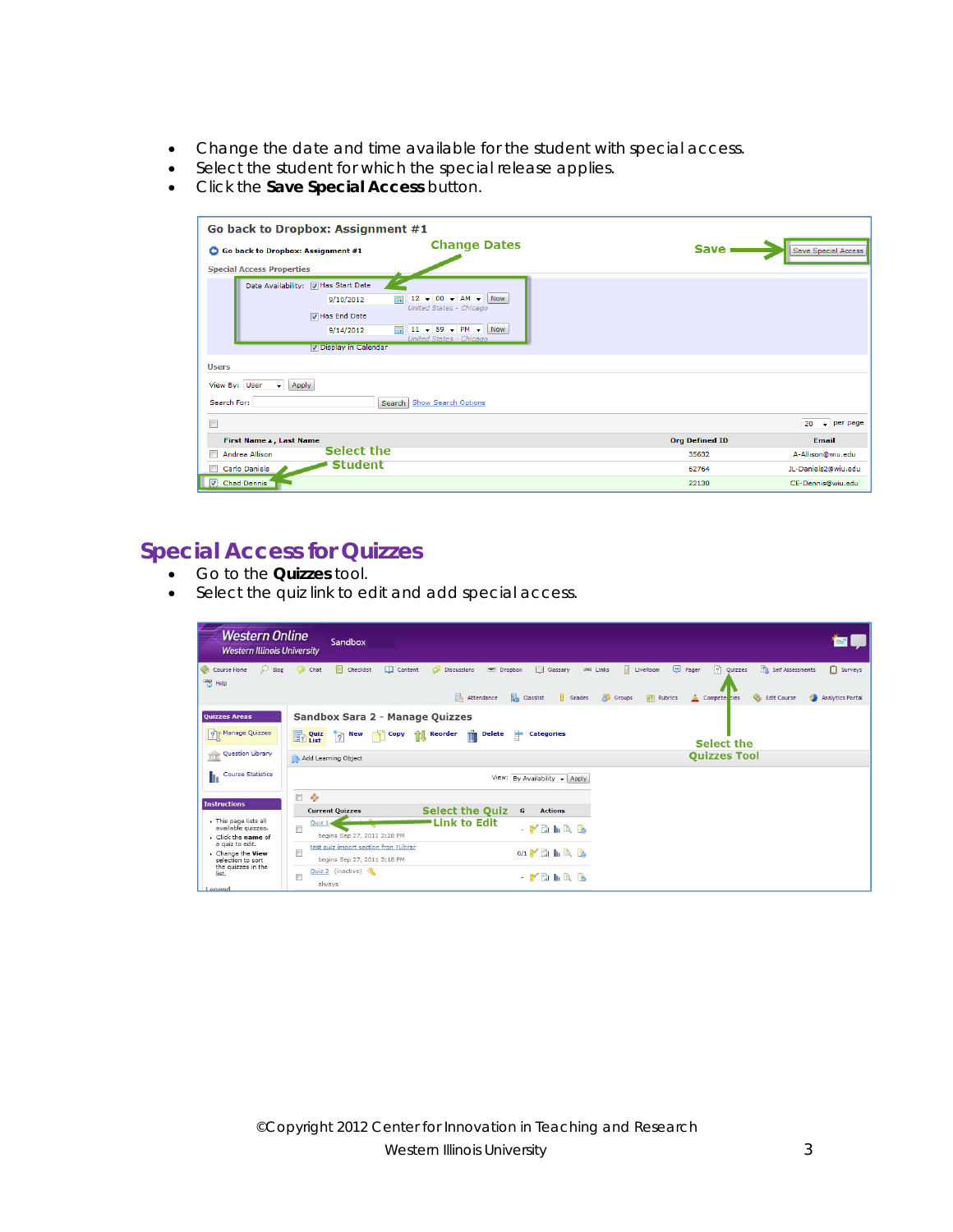- Select the **Restrictions** tab.
- Select the **Allow users with special access** …. button.
- Choose the **Add Users to Special Access** button.

| Quiz 1 - Edit                                                                                                          |  |  |  |  |
|------------------------------------------------------------------------------------------------------------------------|--|--|--|--|
| Grade<br>Reports<br>Stats<br>Preview<br>Quiz<br>Edit<br>List                                                           |  |  |  |  |
| Objectives   Submission Views   Reports Setup   <br>Properties<br><b>Restrictions</b><br>$-$ empts<br>Layout/Questions |  |  |  |  |
| <b>Select the</b><br>Save Quiz                                                                                         |  |  |  |  |
| <b>Restrictions Tab</b><br><b>Availability</b>                                                                         |  |  |  |  |
| Status:<br>Inactive $\rightarrow$                                                                                      |  |  |  |  |
| Dates: V Has Start Date                                                                                                |  |  |  |  |
| $12 - 00 - AM -$<br><b>Now</b><br>9/10/2012<br><b>IT A</b>                                                             |  |  |  |  |
| United States - Chicago<br>V Has End Date                                                                              |  |  |  |  |
| $11 - 59 - P$ M -<br><b>Now</b><br>9/10/2012<br>United States - Chicago                                                |  |  |  |  |
| Display in Calendar                                                                                                    |  |  |  |  |
| <b>Additional Release Conditions</b>                                                                                   |  |  |  |  |
| Attach Existing   Create and Attach   Remove All Conditions   T                                                        |  |  |  |  |
| There are no conditions attached to this item.                                                                         |  |  |  |  |
| <b>Security Options</b>                                                                                                |  |  |  |  |
| Respondus LockDown Browser: $\Box$ Required to take this quiz $\oslash$                                                |  |  |  |  |
| $\Box$ Required to view quiz feedback and results $\odot$                                                              |  |  |  |  |
| <b>Optional Advanced Restrictions</b>                                                                                  |  |  |  |  |
| Collapse optional advanced restrictions                                                                                |  |  |  |  |
| Password:<br>ø                                                                                                         |  |  |  |  |
| IP Restriction:                                                                                                        |  |  |  |  |
| <b>Timing</b>                                                                                                          |  |  |  |  |
| Time Limit: 60<br>enforced show clock<br>minutes                                                                       |  |  |  |  |
| Grace Period: 5<br>minutes before flagged as late                                                                      |  |  |  |  |
| Late Submissions: © Allow normal submission @                                                                          |  |  |  |  |
| $\circledcirc$ Use Late Limit of $\mid_1$<br>$\Box$ minutes $\oslash$                                                  |  |  |  |  |
| Auto-Submit Attempt @                                                                                                  |  |  |  |  |
| <b>Choose the Add Users to</b><br><b>Advanced Availability</b>                                                         |  |  |  |  |
| Special Access Button<br>Allow selected users special access to this quiz"<br>Advanced                                 |  |  |  |  |
| Availability:<br>Allow only users with special access to see this quiz                                                 |  |  |  |  |
| Add Users to Special Access                                                                                            |  |  |  |  |
| circui comme<br>Ш                                                                                                      |  |  |  |  |
| begins Sep 27, 2011 2:28 PM                                                                                            |  |  |  |  |
|                                                                                                                        |  |  |  |  |